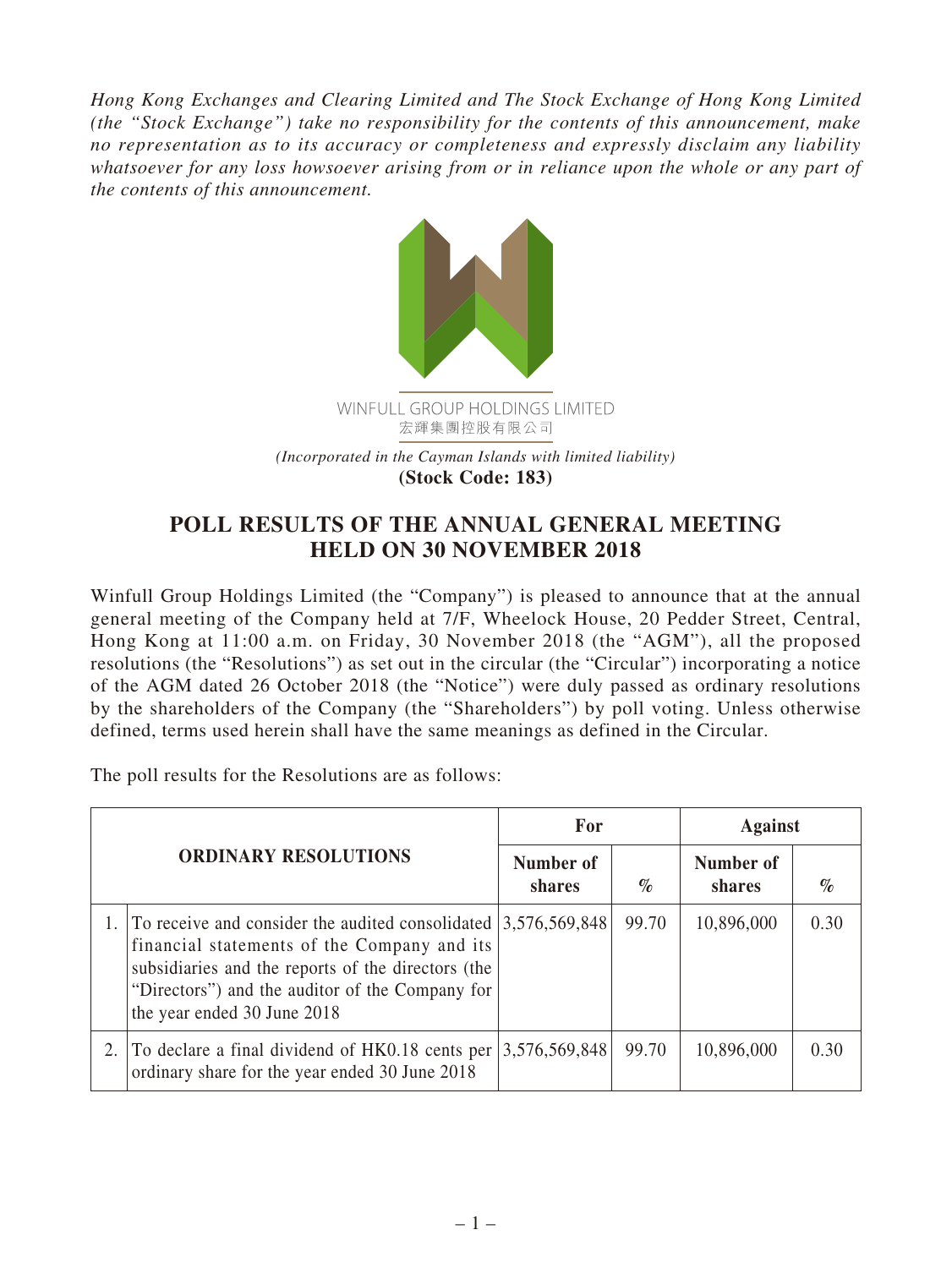| <b>ORDINARY RESOLUTIONS</b> |                                                                                                                                                        | For                 |       | <b>Against</b>             |      |
|-----------------------------|--------------------------------------------------------------------------------------------------------------------------------------------------------|---------------------|-------|----------------------------|------|
|                             |                                                                                                                                                        | Number of<br>shares | $\%$  | <b>Number of</b><br>shares | $\%$ |
| 3.                          | To re-elect Mr. Lung Hung Cheuk as an<br>(a)<br>independent non-executive Director                                                                     | 3,576,569,848       | 99.70 | 10,896,000                 | 0.30 |
|                             | To re-elect Ms. Yeung Wing Yan Wendy as<br>(b)<br>an independent non-executive Director                                                                | 3,576,569,848       | 99.70 | 10,896,000                 | 0.30 |
|                             | To authorise the board of Directors (the<br>(c)<br>"Board") to fix the Directors' remuneration                                                         | 3,576,217,848       | 99.69 | 11,248,000                 | 0.31 |
| 4.                          | To re-appoint BDO Limited as the Company's<br>auditor and to authorise the Board to fix its<br>remuneration                                            | 3,576,569,848       | 99.70 | 10,896,000                 | 0.30 |
| 5.                          | To grant a general mandate to the Directors<br>to issue, allot and otherwise deal with the<br>Company's shares                                         | 3,547,465,848       | 98.89 | 40,000,000                 | 1.11 |
| 6.                          | To grant a general mandate to the Directors to<br>repurchase the Company's shares                                                                      | 3,576,569,848       | 99.70 | 10,896,000                 | 0.30 |
| 7.                          | To extend the general mandate granted to<br>the Directors to allot, issue and deal with the<br>Company's shares by the amount of shares<br>repurchased | 3,547,465,848       | 98.89 | 40,000,000                 | 1.11 |
| 8.                          | To approve the refreshment of 10% scheme<br>mandate limit on the grant of options under the<br>share option scheme                                     | 3,547,465,848       | 98.89 | 40,000,000                 | 1.11 |

The description of the Resolutions above is by way of summary only. The full text appears in the Notice. As at the date of the AGM:

- (a) The total number of Shares in issue entitling the holders to attend and vote for or against all Resolutions at the AGM: 5,548,125,668.
- (b) The total number of Shares in issue entitling the holders to attend and abstain from voting in favour of the Resolutions at the AGM as set out in rule 13.40 of the Listing Rules: Nil.
- (c) None of the Shareholders have stated their intention in the Circular to vote against any of the Resolutions at the AGM.
- (d) None of the Shareholders is required under the Listing Rules to abstain from voting on any of the Resolutions at the AGM.